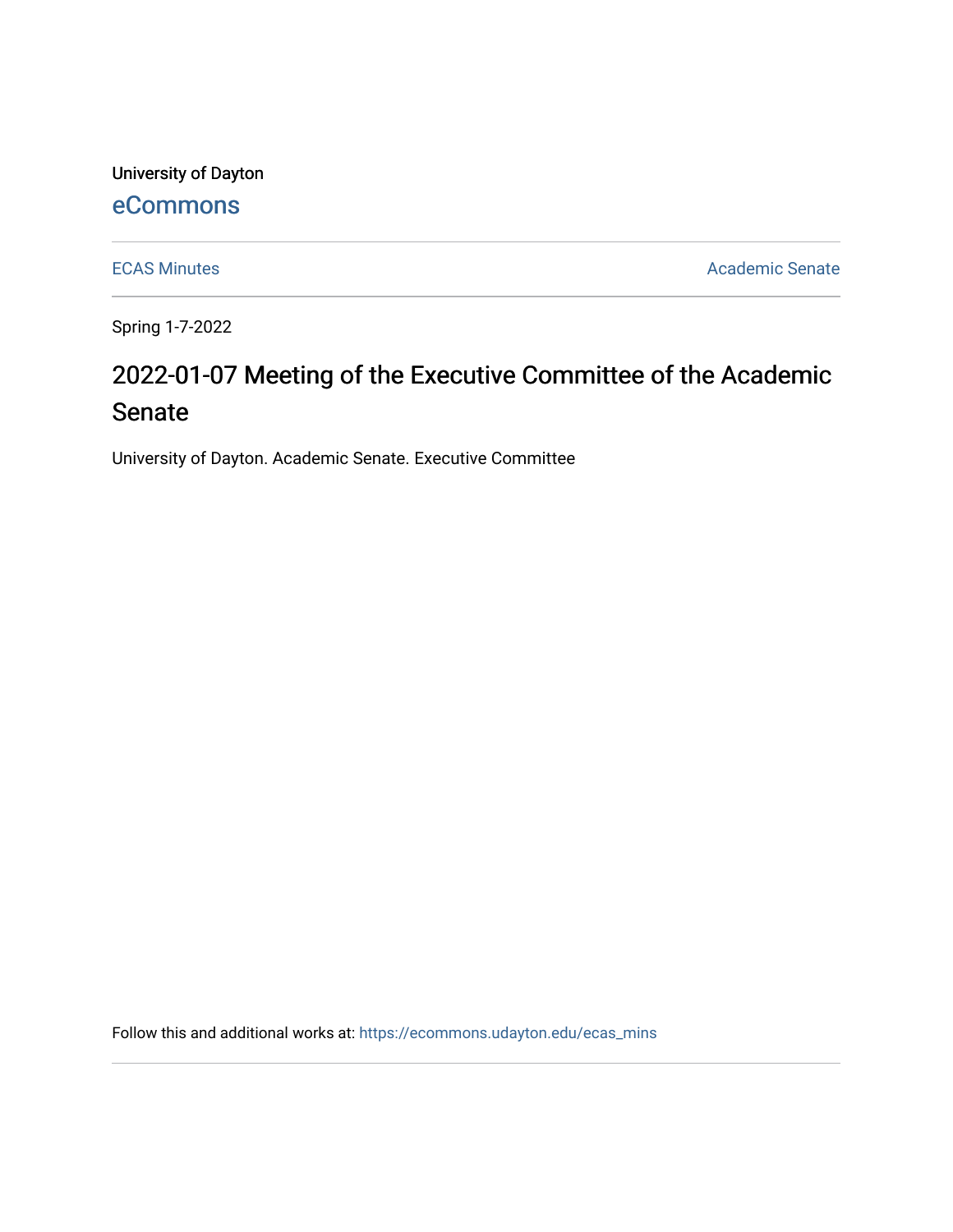### **Minutes** Executive Committee of the Academic Senate 7 January 2022 10:00-11:30 am, via Zoom

Present: Sam Dorf (President), Carissa Krane (Vice President), Lee Dixon (Secretary), Sarah Webber, Paul Benson, Jennifer Dalton (FT NTT non-voting guest), Jim Farrelly (Faculty Board non-voting guest), Connie Bowman, Chris Roederer, Joanna Abdallah

Excused: Kathy Webb, Philip Appiah-Kubi, Jada Brown, Sarah Cahalan,

Absent:

Guests: Andrew Moyer (SGA President)

# **Opening**

- Call to order
- Opening prayer/meditation Sam Dorf [\[Prayer/Meditation signup](https://docs.google.com/document/d/1Say8mwTU7gLV_4XTtxgnfhOrTL-r7Z3r/edit?usp=sharing&ouid=114374222774523335638&rtpof=true&sd=true) here]
- **VOTE:** Approval o[f minutes from 12/10/21](https://docs.google.com/document/d/1lWnZPrsFoy6llmZtbQoezKykePXBffDd/edit?usp=sharing&ouid=114374222774523335638&rtpof=true&sd=true) ECAS meetings [to be sent by Lee Dixon].: Approved by unanimous consent

#### **Announcements**

- Next ECAS meeting Friday, January 14, 2022, 10:00-11:30am
- Next Senate meeting, Friday, January 21, 2022, 3:30-5:30 in KU Ballroom
- ELC Meeting, January 24, 2022, 10:30-noon.
- CSIT Update (Benson, Dixon, Dorf, and Webb): Working groups have been formed and are getting their work under way
- Path Forward Update (Benson): Paul updated ECAS regarding OSHA regulations regarding vaccinations and testing, etc.; there was discussion regarding starting the semester in-person, how infections will likely affect the semester, etc.

# **Old Business**

- **DISCUSSION and VOTE:** Policies on Senate Governance and Procedures
	- [DOC 2022-02: Policy to Review Senate Composition](https://docs.google.com/document/d/11cxi6x-Kpg5wlhPY7hIm8AUj76WvCQWx/edit?usp=sharing&ouid=114374222774523335638&rtpof=true&sd=true)
		- o See comment from SAPC about defining Academic Community: we discussed the term "Academic Community" and decided to keep the language in the proposal as is; voted unanimously to send the proposed draft of this policy to Senate for a vote
	- o [DOC 2022-03: Procedures on Filling Senate Vacancies](https://docs.google.com/document/d/1BpZ_bDP8P1-rgzbuNjU3DXPFjjlztgrl/edit?usp=sharing&ouid=114374222774523335638&rtpof=true&sd=true) (see DOC 2007-05 revisions as well): voted unanimously to send the proposed draft of this policy to Senate for a vote
	- [DOC 2022-01: Repeal of DOC 2020-09:](https://docs.google.com/document/d/14ZfocVj9LwI-D-Qp9kM0WD8mmxh9986lWAa2dzlkPbQ/edit?usp=sharing) voted unanimously to send the proposed draft of this policy to Senate for a vote
	- [DOC 2022-04: Updated Constitution of the Academic Senate with](https://docs.google.com/document/d/1ox8A0t-nacDZqaopeBLeY8MZiGQLfUlj-I4Zpk1Mric/edit?usp=sharing) *de minimis* changes.
		- o [Updated Constitution](https://docs.google.com/document/d/1uppexRYzNvnkk4weM51WR7lJPrHs7BAk/edit?usp=sharing&ouid=114374222774523335638&rtpof=true&sd=true) with *de minimis* changes: voted unanimously to send the proposed draft of this policy to Senate for a vote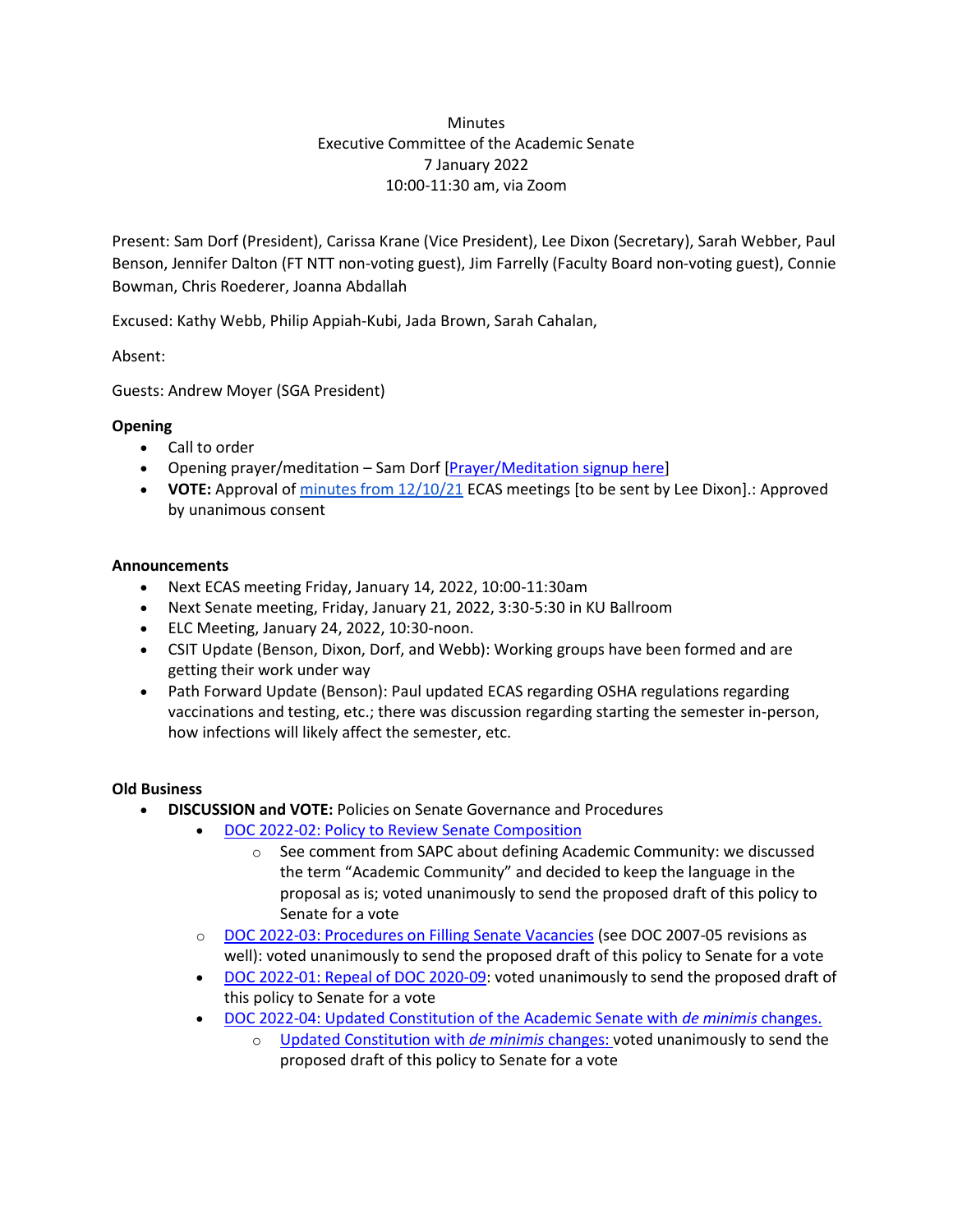- [Approve](https://docs.google.com/document/d/1ZmNF7rGX3fYfE0Lm_mMdDiugAUVZFK-3/edit?usp=sharing&ouid=114374222774523335638&rtpof=true&sd=true) Revisions to DOC 2007-05: Policies and Procedures of the Academic Senate: the draft was discussed, a small change was made, and we voted unanimously to send the proposed draft of this policy to Senate for a vote
	- Includes new policy on filling senate vacancies
	- Includes updates on number of senators throughout due to constitutional amendment
	- Removes unnecessary reminders from previous years
	- Includes provision to comply with constitution to ensure only faculty with tenure serve as officers of the Senate and a provision if there are fewer than three tenured-members on ECAS.
	- Includes a clarification on length of terms for sabbatical replacements to ECAS
	- Includes update to election schedule for members of ECAS due to constitutional amendment.
	- DOES NOT Include new appendices:
		- A. Timeline for Reviewing and Reassessing Programs and Policies
		- B. Schedule for Appointing ECAS Representatives to Committees and Boards

#### **New Business**

- **DISCUSSION and VOTE:** [ABA Certificate Program](https://drive.google.com/file/d/1yp0jp3BpJFnGudsNaQG5pNEKOurR7qTQ/view?usp=sharing) [\(email from Brad Duncan,](https://drive.google.com/file/d/1pl19Igvx6nvxhvV6bwKiYOXuidp4TygP/view?usp=sharing) [letter of support 1,](https://drive.google.com/file/d/1X7buwLBOJ7Fvj15ExpIdrlY5hPhLfUJO/view?usp=sharing) [letter of support 2\)](https://drive.google.com/file/d/1RUxa5qSHxhpnErQATaUbarynj5ksAHOH/view?usp=sharing): voted unanimously to approve the certificate
- **DISCUSSION and VOTE:** [Agenda for 21 January 2022 Senate meeting:](https://docs.google.com/document/d/1TuCE4zeQvko0IckdLX9KKtXtVEGC03_P/edit?usp=sharing&ouid=114374222774523335638&rtpof=true&sd=true) Discussed and made some edits, and then voted unanimously in favor of the proposed agenda
- **DISCUSSION and VOTE:** Next steps for SAPC and priorities for Spring 2022 action at Senate.: Tabled until next week's ECAS meeting
	- o Draf[t FAC Charge](https://docs.google.com/document/d/1PzGQu7-xyTrK8TsjKdLmCeKxVWh3bEQXt3vtuS0dVGY/edit?usp=sharing) (use of SET in Tenure, Promotion and Merit)
	- o Draf[t APC Charge](https://docs.google.com/document/d/1bxZWtPFrGLX7lWEvgpc0avTWRR8xPTLjvQLwT1RqsXw/edit?usp=sharing) (implementation of SET)
- **DISCUSSION and VOTE:** FAC's previous charge(s) regarding promotion policies for non-tenure track faculty, allowing for more latitude: voted unanimously in favor of expanding the charge(s)
- **DISCUSSION:** Expanding midterm grading policy for all undergraduate students.: Tabled until later ECAS meeting(s)
- **DISCUSSION:** Other agenda items for Spring 2022
	- o further discussion of 2U? PATH/Aviate? others?
	- o Academic Calendar

# **Future Issues/Items**

- COVID-19 Safety
- Anti-Racism Action Plan
- Review [Maternity Leave Policy](https://ecommons.udayton.edu/cgi/viewcontent.cgi?article=1038&context=senate_docs) draft charge to FAC
- Revisions to [Senate Constitution/Code of Regulations](https://drive.google.com/file/d/1FE4HIp5nKgfgFEpzkthtUeF-u_54WgeA/view?usp=sharing) (2014/2017)
- SET and Bias/Bias in Classroom (SAPC)
- Equity and PATH/AVIATE
- CAP 5yr Review (APC)
- Clinical Faculty Review (DOC 2017-01) should be reviewed every three years. (FAC)
- Academic Calendar Priorities Review (2018-2019 holdover)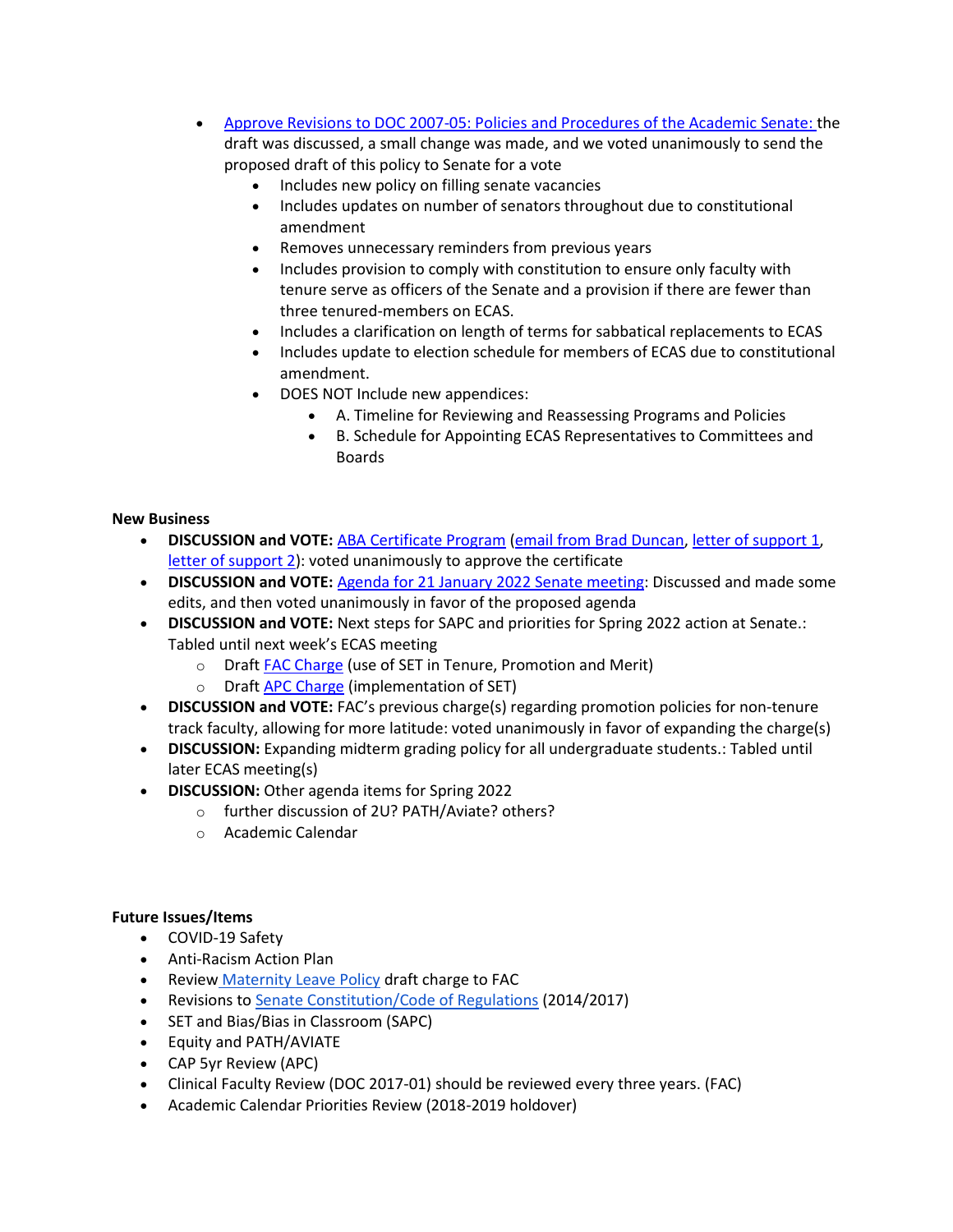- Post-COVID Return to Work
- Shared Governance Issues
- Badges/Micro-Credentials (to be revisited in Fall 2022)
- Adding request for information of IT resources within CIM system (APC).
- Inviting a Student Development staff panel at an Academic Senate meeting
- Update on policy to no longer sponsor international faculty/staff.
- [Draft Senate](https://docs.google.com/document/d/1xjJPkvF1RwPx6ox_v4-haphE0rYF4g6j/edit?usp=sharing&ouid=114374222774523335638&rtpof=true&sd=true) Resolution regarding libraries and Center for online learning.

| <b>Task</b>                                                               | <b>Assigned to</b> | <b>Consultation Expectation Work Due</b>                              |                                      | Update                                             |
|---------------------------------------------------------------------------|--------------------|-----------------------------------------------------------------------|--------------------------------------|----------------------------------------------------|
| <b>Wellness Certificate</b>                                               | <b>APC</b>         | TBD                                                                   | October<br>2021                      | Delayed until<br>late<br>October/early<br>November |
| Review of University<br><b>Clinical Committee</b>                         | <b>FAC</b>         | UCC                                                                   | Jan 2022                             |                                                    |
| <b>CAP Five-Year Review</b>                                               | <b>APC</b>         | Multiple                                                              | 1 April<br>2022                      | October Senate<br>Meeting                          |
| Mitigating Bias in<br><b>SETs and Classrooms</b>                          | <b>SAPC</b>        | Multiple                                                              | 15 March<br>2022                     | November<br><b>Senate Meeting</b>                  |
| <b>Policy to Review</b><br><b>Senate Composition</b>                      | <b>ECAS</b>        | <b>Senate Standing</b><br>Committees                                  | January<br>2022<br>Senate<br>Meeting | November<br><b>Senate Meeting</b>                  |
| Implement changes to<br>Constitution after<br>passing of DOC 2021-<br>02. | <b>ECAS</b>        | Senate Parliamentarian<br>and University Libraries,<br>APC, FAC, SAPC | January<br>2021                      |                                                    |